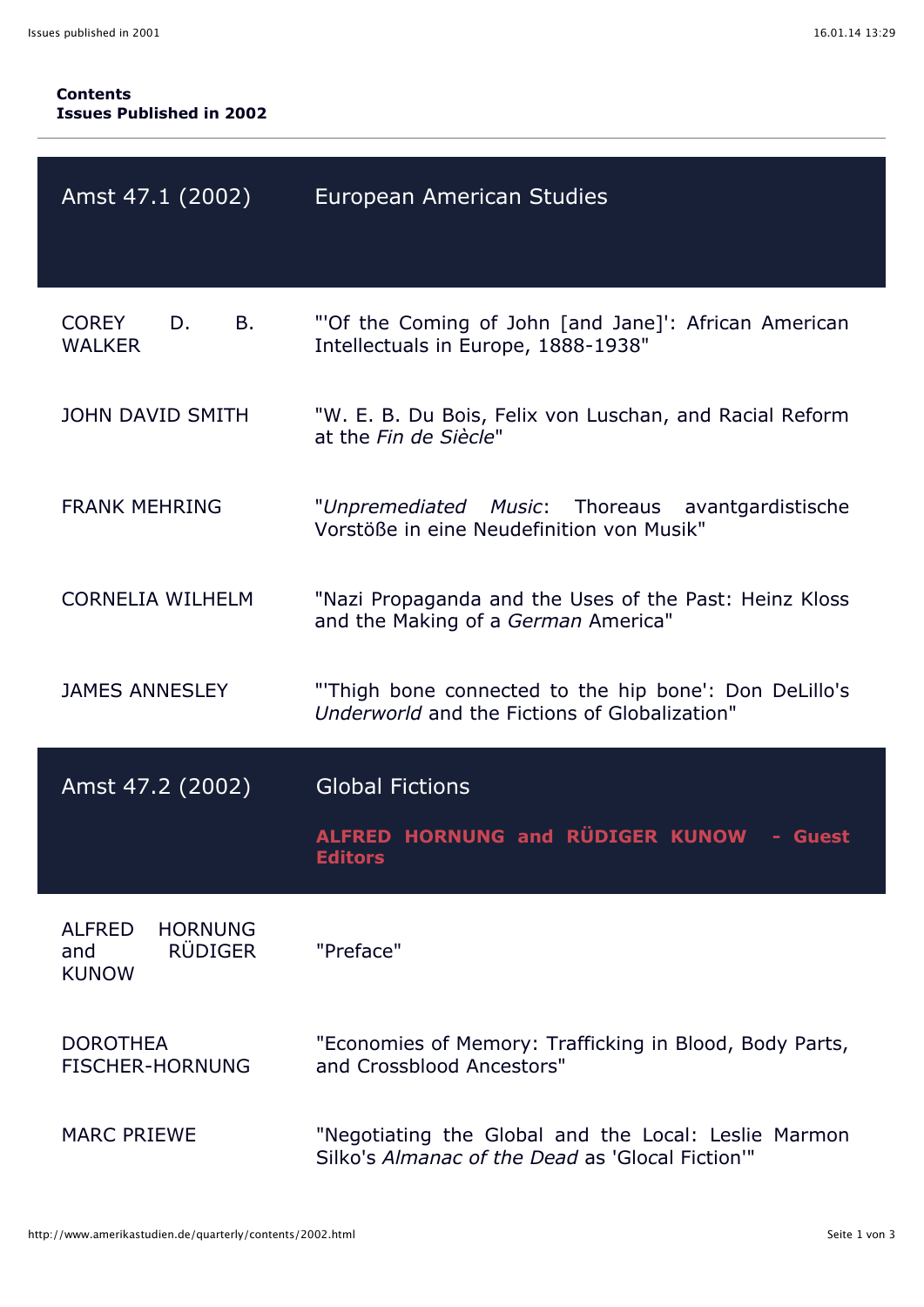| ANGELICA KÖHLER                           | "'Our human nature, our human spirit, wants no<br>boundaries': Leslie Marmon Silko's Gardens in the<br>Dunes and the Concept of Global Fiction"      |
|-------------------------------------------|------------------------------------------------------------------------------------------------------------------------------------------------------|
| <b>BIRGIT DÄWES</b>                       | "Local Screenings, Transversal Meanings: Leslie Silko's<br>Ceremony and Micheal Dorris's/Louise Erdrich's The<br>Crown of Columbus as Global Novels" |
| <b>KARSTEN FITZ</b>                       | "The<br>Native American Trickster as<br>Global<br>and<br>Transcultural Principle in Gerald Vizenor's The Heirs of<br>Columbus"                       |
| <b>CHRISTA</b><br>GREWE-<br><b>VOLPP</b>  | "The Ecological Indian vs. the Spiritually Corrupt White<br>Man: The Function of Ethnocentric Notions in Linda<br>Hogan's Solar Storms"              |
| <b>HARALD ZAPF</b>                        | "Ishmael Reed's Rooted Cosmopolitanism: American<br>'Patriotism' and Global Writing"                                                                 |
|                                           |                                                                                                                                                      |
| Amst 47.3 (2002)                          | Vladimir Nabokov at 100                                                                                                                              |
|                                           | <b>PAUL NEUBAUER - Guest Editor</b>                                                                                                                  |
| <b>PAUL NEUBAUER</b>                      | "Introduction"                                                                                                                                       |
| <b>HERBERT GRABES</b>                     | "Nabokov's Worldmaking: The Marvellous Machinations<br>of McFate"                                                                                    |
| <b>NASSIM</b><br><b>BALESTRINI</b>        | "The Architecture of the Mind: The Depiction of<br>Consciousness in Selected Short Works by Vladimir<br>Nabokov and Henry James"                     |
| <b>CARSTEN</b><br>CARL<br><b>SPRINGER</b> | "Nabokov's Memory at Play: Look at Harlequins!"                                                                                                      |